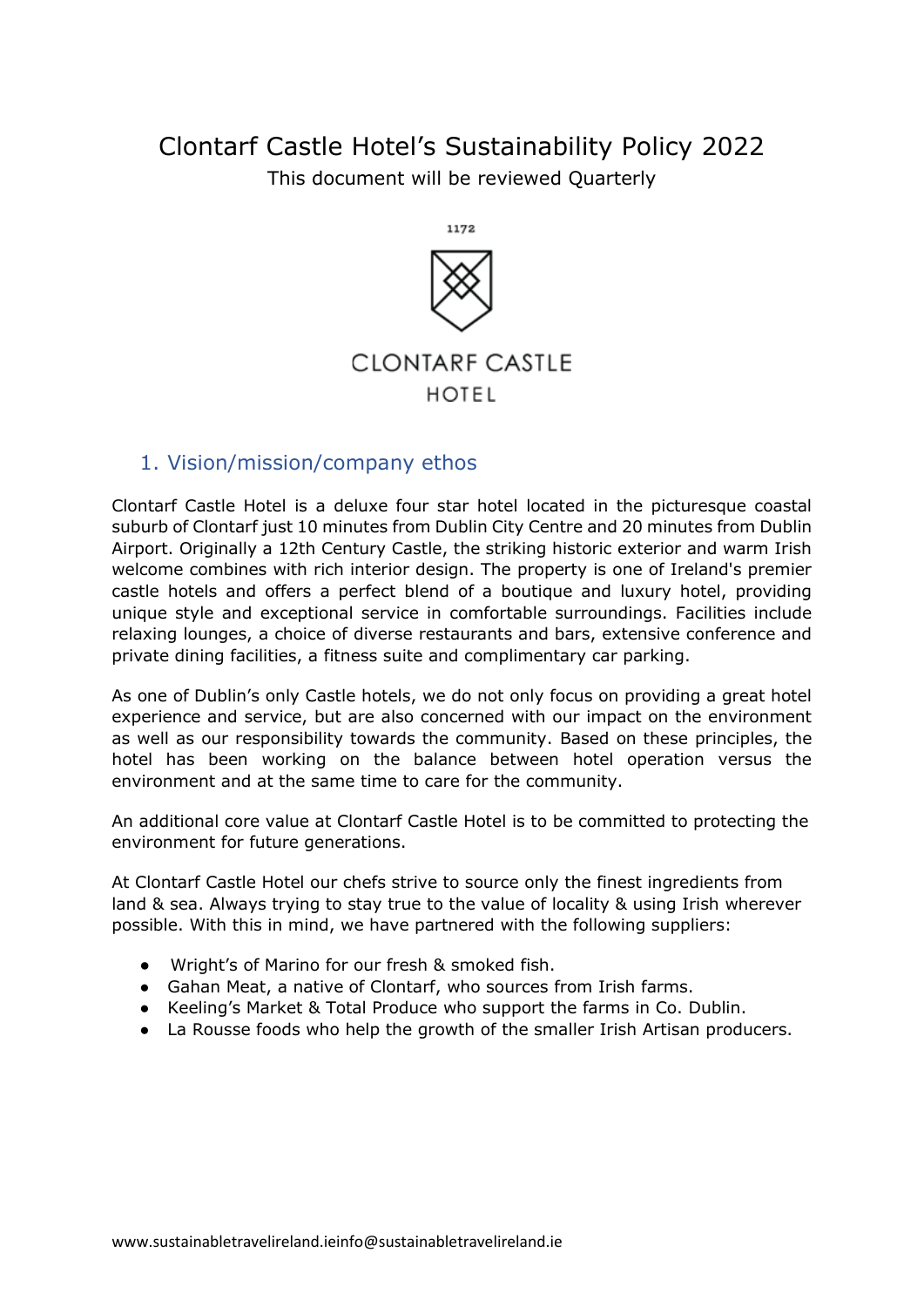### 2. UNWTO definition

At Clontarf Castle Hotel, we believe that *sustainable tourism is tourism that takes full account of its current and future economic, social, and environmental impacts while addressing the needs of visitors, the industry, the environment, and host communities (UNWTO, n.d.).* We therefore aim to reduce our negative effects and increase our positive impacts.

### 3. Continuous improvement

We aren't perfect yet, but we are committed to continuously improving our efforts. At Tifco Hotel Group we are on a journey & we will endeavour to achieve our goals and targets and continue to evolve in the future.

At Clontarf Castle Hotel we strive to continuously monitor and evaluate our impact on the environment and community in a strategic attempt to constantly improve our sustainability.

# **4. Measuring and reducing negative impacts**

#### 4a. Energy consumption

100% of the energy supplied to us by Electric Ireland comes from renewable energy sources.

Clontarf Castle is committed to measuring electricity consumption every months and to do the following to reduce consumption by 7% within the next 12 months by:

- Use smart building controls through BMS lowering electricity and gas consumption
- Educate all team members on the conservation of energy & ensure that all appliances are switched off when not in use
- Use Sub-metering
- Use of LED lights throughout the building
- Guest Key Card System in place in all rooms turning off electrical supply to sockets and lights when a room is unoccupied, or a resident is currently out of the room
- Most operational electrical equipment is on timers to ensure it is not running outside of service times (Extractor Fans, Heating, etc)
- Outdoor lighting is timer operated and the timer is being changed base on seasons and natural daylight
- Every Department has an "energy close down list" to ensure all nonessential electrical equipment is turned off if not needed. The Night Manager does an energy walk to ensure compliance and the Chief Engineer double checks this every morning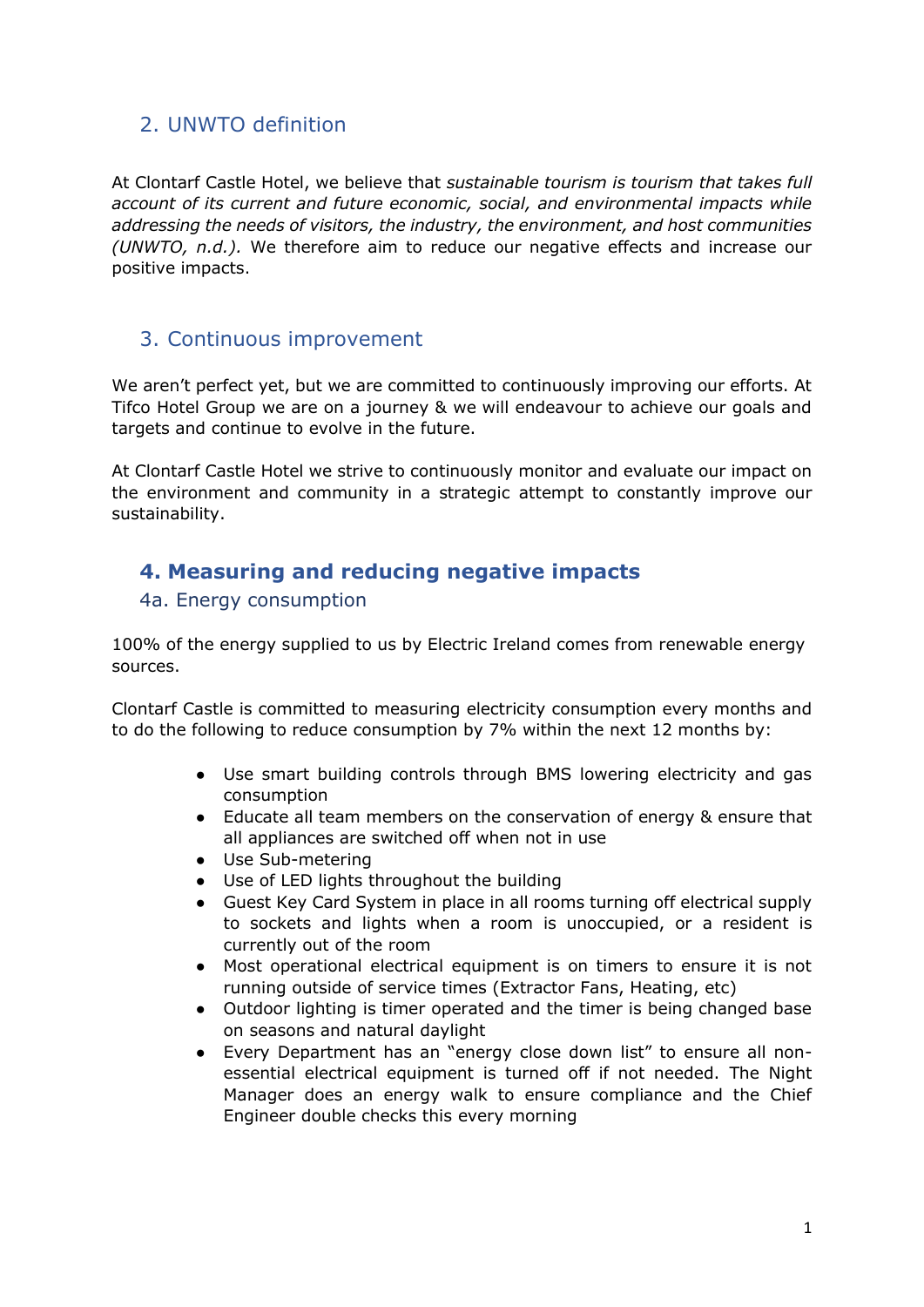#### 4b. Water consumption

At Clontarf Castle we have been and will be engage in the following reduction activities over the next 12 months:

- Water usage is being monitored daily through an online platform, to detect any possible leaks early and to monitor our overall water consumption
- apply a reduce, reuse, re-educate water policy for guests
- apply a reduce, reuse, re-educate water policy for team members
- Provide written material on how to conserve water for guests & staff
- Setting a target of under *230 litres* per guest night
- Continue to conserve linen through our linen reuse program
- All showers are fitted with water restrictors reducing use to a maximum of 8 litres per minute
- All sinks are fitted with water restrictors reducing use to a maximum of 5 litres per minute
- Toilet Cisterns are limited to 6L volume and are fitted with a half flush option
- Urinals in public toilets are fitted with motion sensors to avoid unnecessary flushes
- Ice Machines throughout the building were changed to an air cooling system rather than a water cooling system
- Preventive maintenance schedules are in place for all water service equipment to ensure the maximum efficiency of the system

#### 4c. Waste production

We *measure* our waste production monthly and are committed to the following reduction activities over the next 12 months:

- apply a reduce, reuse, recycle policy
- Recycle 80% of all waste
- Evaluate all purchases engage in pre-cycling and ensure that items come with reusable packaging/containers where possible
- Commit to using non-disposable products where possible
- Educate guests on how to recycle properly and how to use recycling bins in all guest bedrooms and public areas
- Educate team members on recycling best practices and on food waste reduction
- Focus on food compost reduction and on seasonality of food produce where possible
- Change to bulk guest toiletries
- Select low environmental impact cleaning agents from Ecolab
- Cardboard is being bailed separately for specialty collection
- Glasses are segregated based on colour prior to their collection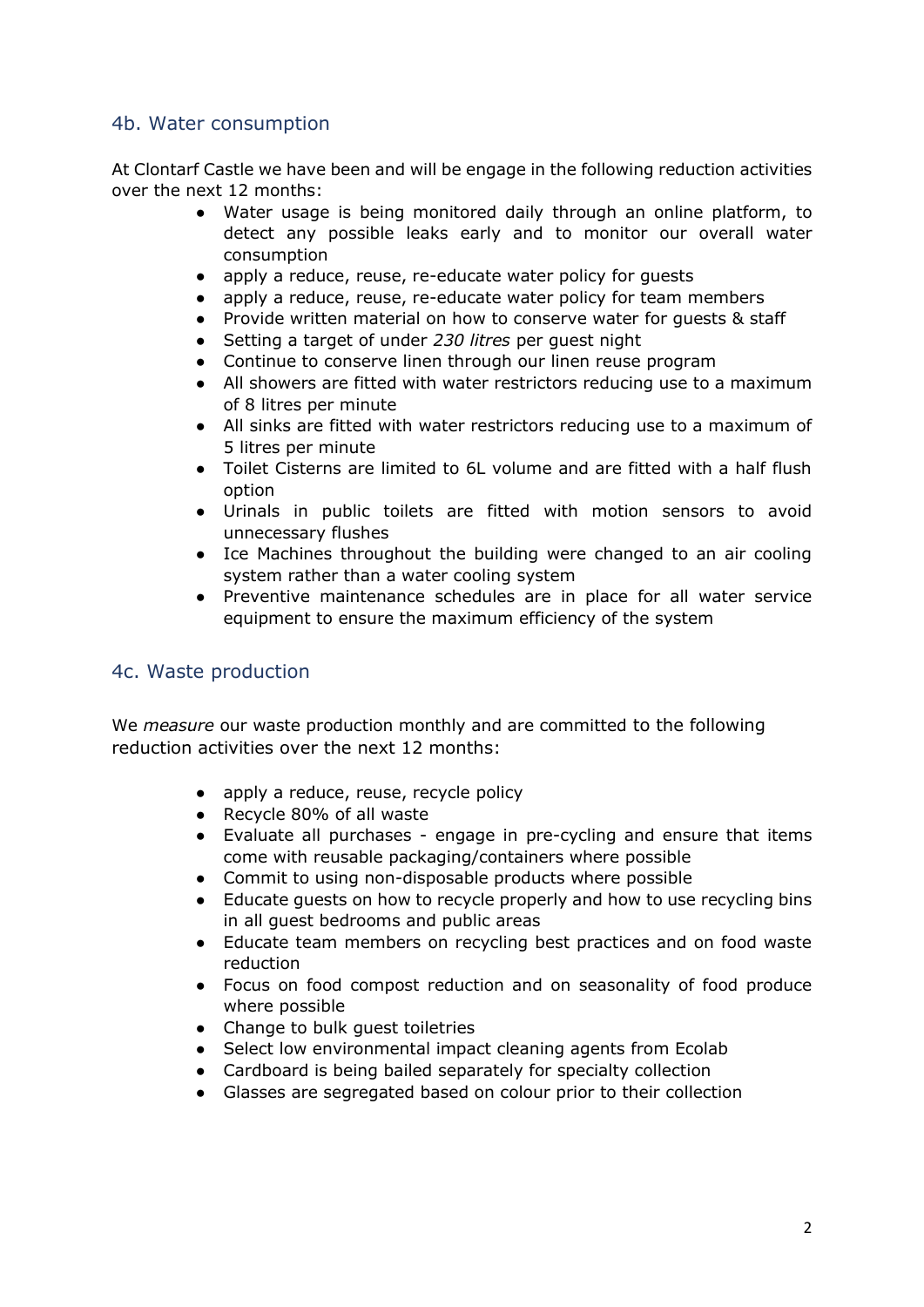# 5. Ethical purchasing

At Clontarf Castle we engage in the following activities to ensure ethical purchasing over the next 12 months:

- When purchasing goods, ensure that we favour locally sourced products where possible, from suppliers within 50km of Clontarf Castle.
- Where importing goods is unavoidable, we strive to importing "Fair Trade" products
- Commit to engage with our suppliers to reducing, reusing & recycling packaging
- Buy products in bulk where possible to reduce the amount of packaging and transport related emissions
- Set office printers to double sided printing by default
- Start using the ecolabel index

# 6. Carbon offsetting

At Clontarf Castle Hotel we are committed to reducing our carbon footprint as much as possible and to offsetting the remainder with a trusted partner. We are currently engaging with different companies in a bid to finding a trusted partner to offset our emissions.

We are committed to measuring and reducing our carbon footprint within 6 months and locating an offsetting partner and to develop a carbon reduction plan within the next 12 months, by:

- Utilizing the business calculator to establish our carbon footprint
- Use energy efficient (LED) light bulbs
- Use digital conferencing for internal meetings where possible
- Conserve water
- Recycle waste
- Put reduce, reuse, recycle policy in place
- Educate our team members on carbon footprint reduction
- Research information on potential carbon offsetting partners